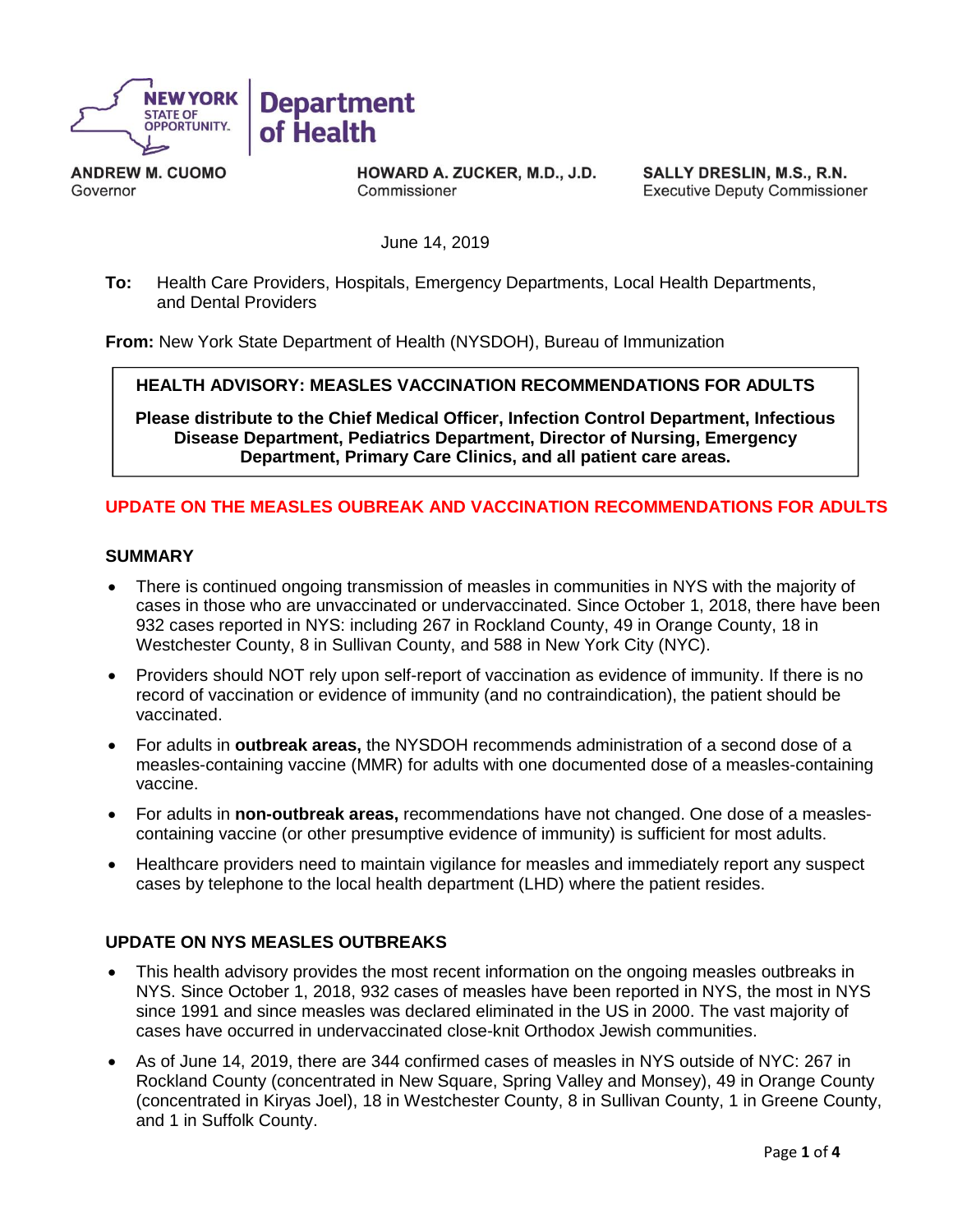- As of June 10, 2019, NYC has identified 588 confirmed cases of measles primarily in the communities of Williamsburg and Borough Park in Brooklyn.
- Among 324 of the confirmed cases in NYS, outside of NYC, 62 (19%) were adults aged 19 years or older. Of these 62 individuals, 5 (8%) were born before 1957 (4 unvaccinated, 1 with unknown vaccine status) and 57 (92%) were born during or after 1957. Among those born during or after 1957, 48 (84%) were unvaccinated or had unknown vaccination status, while 3 (5%) had received one measles-containing vaccine dose, and 6 (11%) had documentation of two doses of measlescontaining vaccine. Notably, five cases in adults were importations from international travel, all of whom were unvaccinated or unknown vaccine status.

# **BACKGROUND**

## **Most adults in the U.S. are at low risk for measles.**

- The majority of those born before 1957 were likely infected naturally and may be presumed to be immune.
- Measles vaccination effectiveness after one dose of MMR is approximately 93%, increasing to 97% after two doses.
- From 2001-2015, the reported measles incidence for adults ≥18 years of age was <0.5 cases per million persons, whereas the risk for children aged 6 to 15 months was 5 per million (Clemmons, et al, JAMA 2017).
- Protective levels of antibodies in the U.S. for persons 20-49 years of age ranges from 88% to 93% (Lebo et al., OFID 2017).

## **NON-OUTBREAK AREA - MEASLES VACCINATION RECOMMENDATIONS FOR ADULTS**

#### **Average Risk Adults (≥18 years)**

Presumptive evidence of measles immunity includes**:**

- $\circ$  At least one documented dose of MMR<sup>1</sup>
- o Birth before 1957

 $\overline{a}$ 

- $\circ$  Laboratory evidence of immunity (positive measles IgG)<sup>2</sup>
- $\circ$  Laboratory confirmation of disease (positive measles PCR, culture, or IgM)
- Providers should NOT rely upon self-report of vaccination as evidence of immunity. If there is no record of vaccination, or other evidence of immunity, the patient should be vaccinated with MMR, unless there are contraindications<sup>3</sup>. MMR vaccine is safe, even if given to persons who were previously vaccinated or had prior disease.
- Adults who are born during or after 1957 and do not have presumptive evidence of immunity should get at least one dose of MMR vaccine.
- One documented dose of MMR vaccine, or other presumptive evidence of immunity, is sufficient for most U.S. adults born on or after 1957, in non-outbreak areas<sup>4</sup>. There is no recommendation for a second dose of MMR vaccine for average-risk persons with one documented dose in non-outbreak areas.

<sup>&</sup>lt;sup>1</sup> The first dose of measles-containing vaccine should be administered on or after the first birthday; a second dose should be administered no earlier than 28 days after the first dose.

<sup>2</sup> Measles immunoglobulin (IgG) in the serum; equivocal results should be considered negative.

<sup>3</sup> Contraindications to MMR vaccination include a history of severe allergic reaction to any component of the vaccine, pregnancy, and immunosuppression.

<sup>&</sup>lt;sup>4</sup> If exposed to measles, an adult with one documented dose of MMR vaccine, should receive a second dose of MMR, ideally within 72 hours of initial exposure, at least 28 days after the first MMR vaccine dose.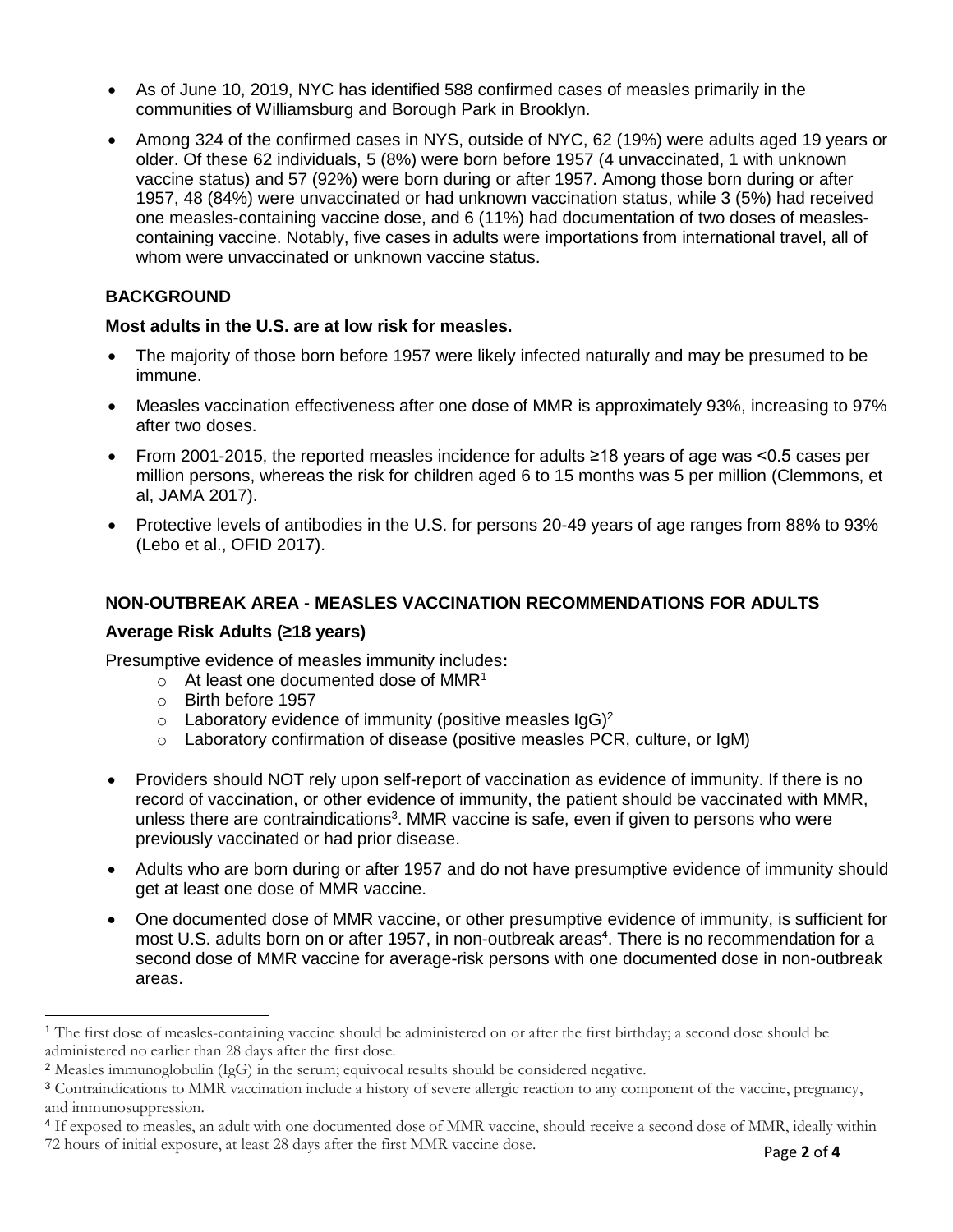- From 1963 to 1967, less than 5% of adults received a killed or inactivated measles vaccine that was available at that time and was not effective.
	- $\circ$  Therefore, persons who received inactivated measles vaccine, or measles vaccine of unknown type, should be revaccinated with MMR vaccine.
- Serologic testing for immunity is not recommended for individuals with the recommended documented doses of MMR vaccine.
- Serology may be useful in assessing immune status if persons report they were vaccinated, do not have written documentation, and are unwilling to receive MMR vaccination. IgM should be used to test persons who are suspected to have measles now or in the recent past.

# **High Risk Adults:**

 $\overline{a}$ 

- Certain adults are considered to be high risk and need documentation of two doses of MMR, each dose separated by at least 28 days, unless they have other presumptive evidence of measles immunity, as listed above. These adults include:
	- $\circ$  students at post-high school education institutions (such as college or vocational school)
	- o healthcare personnel (persons who work in health care settings, inclusive of volunteers, trainees, nurses, physicians, technicians, receptionists, and other clerical and support staff $)^{56}$
	- o international travelers**<sup>7</sup>**
	- o adults who reside or spend time in outbreak areas

# **OUTBREAK AREA - MEASLES VACCINATION RECOMMENDATIONS FOR ADULTS**

- Healthcare providers should review vaccination and immunity status for adults who reside in outbreak areas or who regularly spend time in areas with measles transmission. Additionally, adults who serve children or adults from outbreak areas, including camps, schools, and childcare settings which serve individuals from areas with measles transmission, should be included in these outbreak area recommendations.
- Providers should NOT rely upon self-report of vaccination as evidence of immunity. If there is no record of vaccination or other evidence of immunity, the patient should be vaccinated with two doses of MMR, unless there are contraindications<sup>3</sup>. MMR vaccine is safe, even if given to persons who were previously vaccinated or had prior disease.
	- $\circ$  Adults in the outbreak area with one documented dose of a measles-containing vaccine should be administered a second dose of MMR vaccine  $\geq$ 28 days after their first dose.
	- o Adults with two documented doses of MMR administered at age >12 months and >28 days apart are considered immune.
- For those born before 1957 consider vaccination or, alternatively, assess serologic testing for

<sup>&</sup>lt;sup>5</sup> In non-outbreak areas, for healthcare personnel (HCP) born before 1957 who lack other evidence of immunity, consider administering two doses of MMR vaccine. For healthcare personnel in outbreak areas born before 1957, recommend two documented doses of MMR (alternatively assess serologic testing for evidence of immunity).

<sup>&</sup>lt;sup>6</sup> Serologic testing for immunity is not recommended for persons who have had two appropriately timed, documented doses of MMR vaccine, including HCPs. In the event that a person, including an HCP, who has 2 appropriately timed, documented doses of MMR vaccine is tested serologically and determined to have negative or equivocal measles titer results, it is not recommended that the person receive an additional dose of MMR vaccine. Such persons should be considered to have presumptive evidence of measles immunity. Documented appropriate vaccination supersedes the results of subsequent serologic testing.

<sup>7</sup> Providers should make sure patients have measles protection before international travel. U.S. residents traveling internationally are at high risk for acquiring measles abroad. They can also transmit measles to susceptible persons, such as infants, when they return home. If a patient is traveling internationally and measles immunity is unknown, providers should vaccinate with a series of 2 MMR >28 days apart, unless there are contraindications. Serologic testing for measles immunity is not recommended.